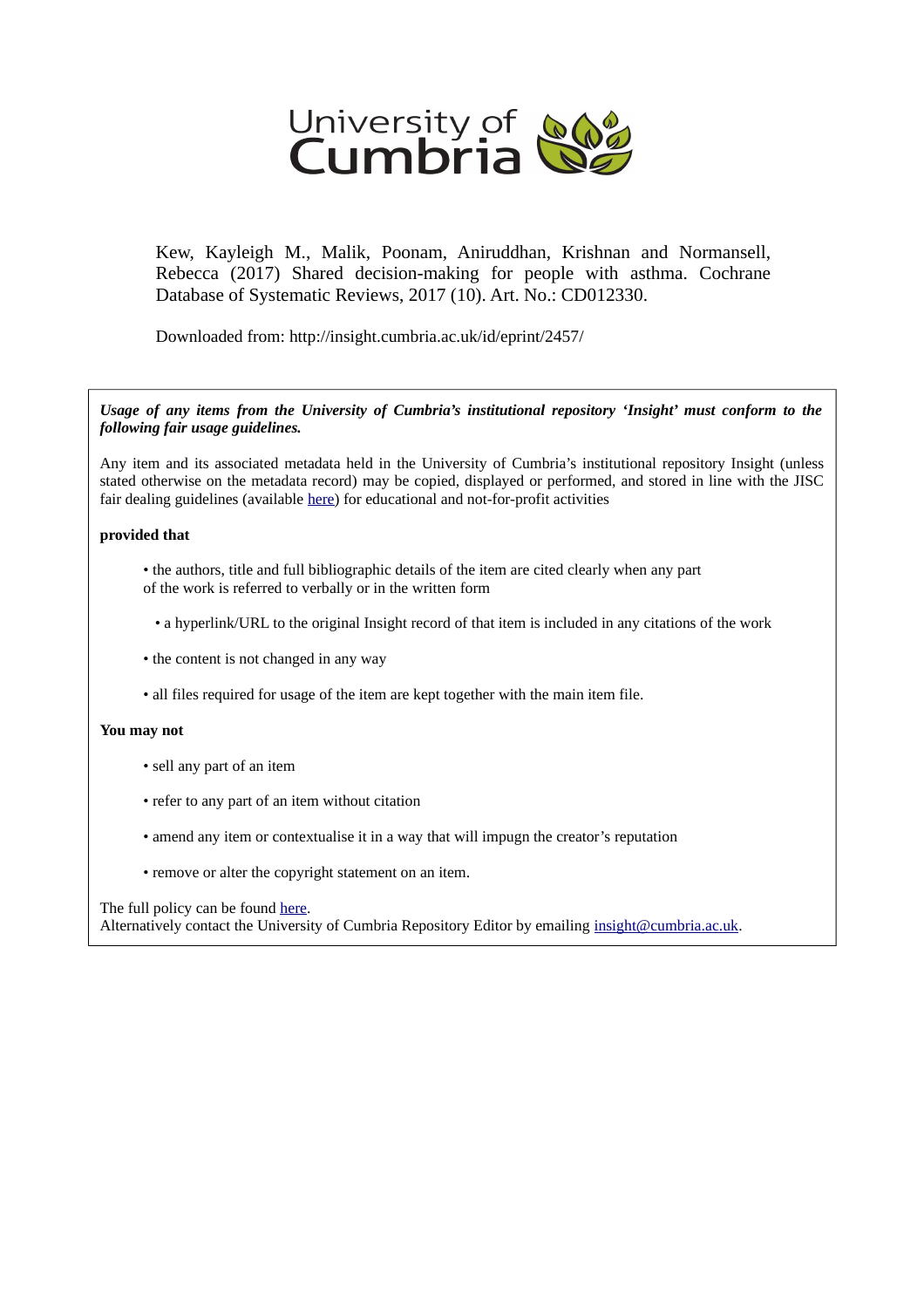

# **Shared decision-making for people with asthma (Protocol)**

Kew KM, Malik P

Kew KM, Malik P. Shared decision-making for people with asthma. Cochrane Database of Systematic Reviews 2016, Issue 8. Art. No.: CD012330. DOI: 10.1002/14651858.CD012330.

**[www.cochranelibrary.com](http://www.cochranelibrary.com)**

**Shared decision-making for people with asthma (Protocol)** Copyright © 2016 The Cochrane Collaboration. Published by John Wiley & Sons, Ltd.

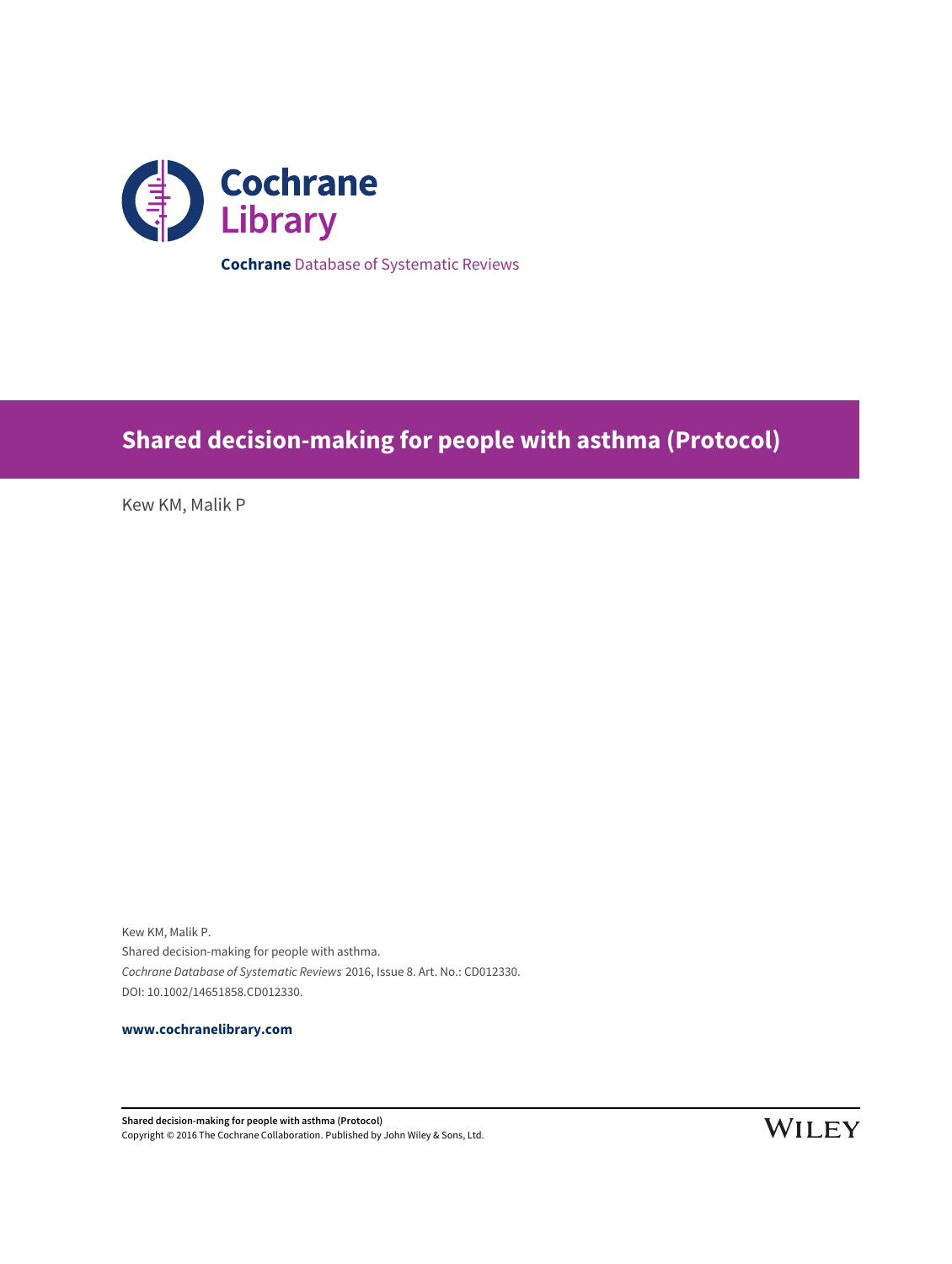# **TABLE OF CONTENTS**

| - 6             |
|-----------------|
|                 |
| $\overline{10}$ |
|                 |
|                 |
|                 |

**Shared decision-making for people with asthma (Protocol) i Copyright © 2016 The Cochrane Collaboration. Published by John Wiley & Sons, Ltd.**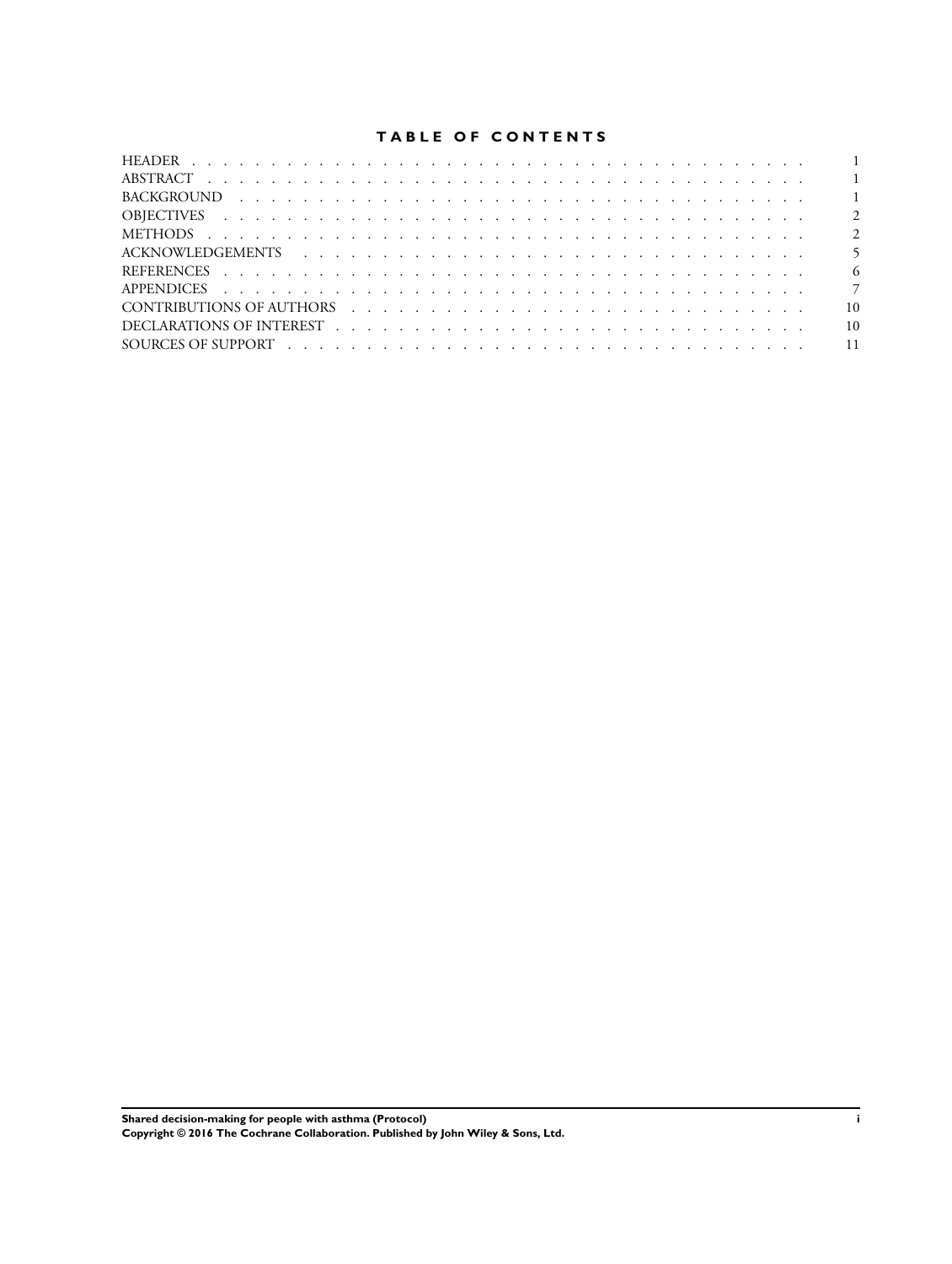<span id="page-3-0"></span>**[Intervention Protocol]**

# **Shared decision-making for people with asthma**

Kayleigh M Kew $^{\rm l}$ , Poonam Malik $^{\rm 2}$ 

<sup>1</sup> Population Health Research Institute, St George's, University of London, London, UK. <sup>2</sup>STEM Labs, Research Office and Graduate School, University of Cumbria, Cumbria, UK

Contact address: Kayleigh M Kew, Population Health Research Institute, St George's, University of London, Cranmer Terrace, London, SW17 0RE, UK. [kkew@sgul.ac.uk](mailto:kkew@sgul.ac.uk).

**Editorial group:** Cochrane Airways Group. **Publication status and date:** New, published in Issue 8, 2016.

**Citation:** Kew KM, Malik P. Shared decision-making for people with asthma. *Cochrane Database of Systematic Reviews* 2016, Issue 8. Art. No.: CD012330. DOI: 10.1002/14651858.CD012330.

Copyright © 2016 The Cochrane Collaboration. Published by John Wiley & Sons, Ltd.

# **A B S T R A C T**

This is the protocol for a review and there is no abstract. The objectives are as follows:

To assess the benefits and potential harms of shared decision-making for asthma.

# **B A C K G R O U N D**

#### **Description of the intervention**

### **Description of the condition**

Asthma is a chronic disease that affects the airways. It is usually characterised by chronic inflammation of the airways, which causes wheeze, shortness of breath, chest tightness, cough and variable airflow limitation ([GINA 2016\)](#page-8-0). Symptoms vary significantly in their nature, frequency and severity both within and between individuals with a diagnosis of asthma. Day-to-day symptoms often vary according to the presence of external stimuli (e.g. exercise, allergens), and people with asthma can also experience flare-ups or 'exacerbations' which are associated with significant morbidity and mortality worldwide ([GINA 2016;](#page-8-0) [Global Asthma Network](#page-8-0) [2014](#page-8-0); [NRAD 2014](#page-8-0)). The long-term goals of asthma management are to maintain control of symptoms and to minimise the risk of exacerbations, airflow limitation and treatment side-effects [\(GINA 2016\)](#page-8-0). Educating people to self-manage their asthma is widely recognised as integral to achieving these goals both for adults ([Gibson 2002\)](#page-8-0) and children ([Guevara 2003\)](#page-8-0).

Shared decision-making (SDM) should involve at least two participants (the physician and the patient) and involve the mutual sharing of information to build a consensus about the preferred treatment, which culminates in an agreed action [\(Charles 1997](#page-8-0)). Decisions about the management of long-term conditions are based on a multitude of factors, including the relative efficacy and safety of treatments, cost and palatability. SDM is a way of balancing these factors by considering the values and preferences of the patient and the opinions of the healthcare provider. [Légaré 2013](#page-8-0) describe the three essential elements of SDM as follows.

- 1. Recognizing and acknowledging that a decision is required.
- 2. Knowing and understanding the best available evidence.

3. Incorporating the patient's values and preferences into any decision.

For asthma, management guidelines increasingly recognise the role of "the patient and healthcare provider partnership" for a sharedcare approach [\(GINA 2016\)](#page-8-0). Interventions to encourage patientcentered care in clinical consultations across a range of conditions generally put the onus on the healthcare provider ([Dwamena](#page-8-0) [2012](#page-8-0)), but some are aimed at providing a pathway for patients

**Shared decision-making for people with asthma (Protocol) 1 Copyright © 2016 The Cochrane Collaboration. Published by John Wiley & Sons, Ltd.**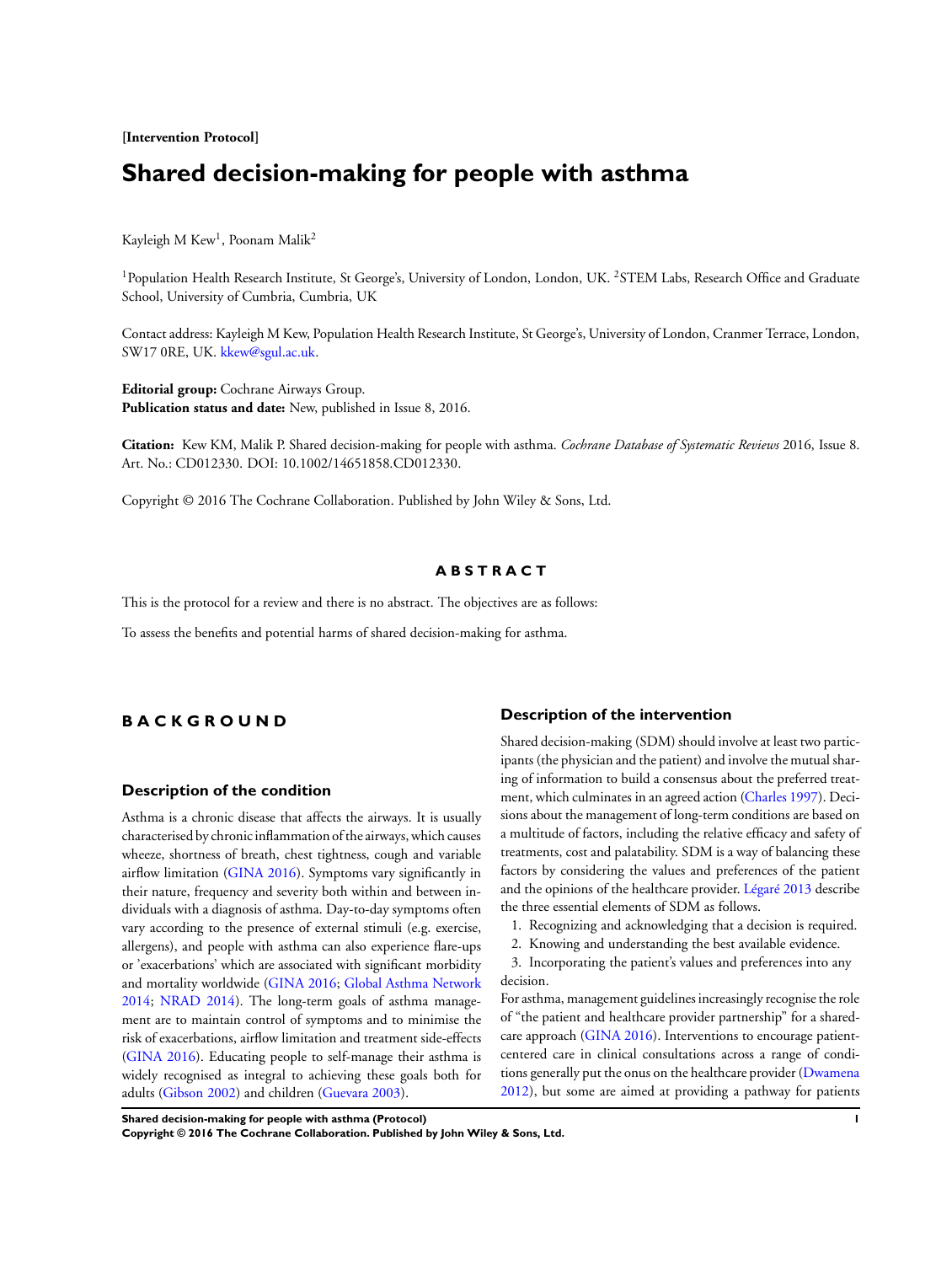or parents to better engage in their asthma care (e.g. [Fiks 2015;](#page-8-0) [Wilson 2010\)](#page-8-0), or a mixture of both, and these different approaches may have different aims and outcomes. Interventions aimed at changing health provider behaviour might include open communications, identifying and addressing patient and family concerns about asthma and its treatment, discussing treatment preferences and barriers to implementation, shared development of treatment goals, and encouraging active self-assessment and self-management [\(NHLBI/NAEPP 2007](#page-8-0)).

### **How the intervention might work**

The potential benefit of SDM is dependent on the willingness and ability of both sides to interact, which might depend on factors such as "ethnicity, literacy, understanding of health concepts (health literacy), numeracy, beliefs about asthma and medications, desire for autonomy, and the health care system" ([GINA 2016\)](#page-8-0). As such, SDM will not necessarily be equally acceptable to all patients or carers or applicable in the same way across healthcare contexts. Benefits of SDM may be seen for individuals and more widely for health services and society by enhancing uptake of evidencebased options and reducing overuse of options that have minimal benefits, thus reducing practice and geographic variations in care and unnecessary expenditure [\(Coulter 2011](#page-8-0); [Légaré 2014\)](#page-8-0).

Preferences for an active, collaborative or passive role in decision making vary among populations, but patient roles are more often passive [\(Caress 2005;](#page-8-0) [Sleath 2011](#page-8-0)), and many patients report a desire to be more involved ([Caress 2005](#page-8-0)). Patient preferences for involvement in decision-making is related to education level, perceptions of the healthcare provider, cost barriers of care and psychosocial factors ([Adams 2001](#page-8-0)), but preferences have not been strongly associated with demography or asthma severity ([Caress](#page-8-0) [2005](#page-8-0)). Nonetheless, there is a lack of evidence regarding how best to achieve SDM in practice, especially in paediatric asthma with regards to the child-parent relationship and adapting the emphasis of SDM as the child matures ([Rivera-Spoljaric 2014\)](#page-8-0).

Organisational factors have been highlighted as a barrier to patients or families feeling satisfied with the role they played in their asthma care, especially quality and duration of consultations [\(Caress 2005](#page-8-0)), which will vary substantially across healthcare contexts. A narrative synthesis of the fast-growing field of patient involvement in medicine has identified the preparedness of service systems as an enabler to successful SDM, alongside empowerment, patient education, communication for involvement, and staff training ([Snyder 2016](#page-8-0)). It is possible that engaging in SDM may cause unintended harms, for example by allowing a patient to choose an option without proper discussion of the harms and benefits, so it is important that staff are appropriately trained and that decision aids are used correctly ([Coulter 2011\)](#page-8-0).

### **Why it is important to do this review**

SDM may improve clinical outcomes and quality of life by educating and empowering patients to be actively involved in their own health [\(Butz 2007](#page-8-0); [Wilson 2010](#page-8-0)). These interventions may be particularly beneficial in people with asthma as self-management behaviours are important [\(Gibson 2002](#page-8-0); [Guevara 2003](#page-8-0)), and make SDM particularly relevant to a population with asthma. The US Institute of Medicine has prioritised SDM [\(Institute of](#page-8-0) [Medicine 2009](#page-8-0)), and Asthma UK identified methods to "empower and enable people to take control of their own asthma" as a re-search priority [\(Asthma UK 2011\)](#page-8-0).

A recent Cochrane review found 43 studies that tested the effects of interventions to encourage patient-centred care in clinical consultations, and found mixed results in terms of patient satisfaction, health behaviour and health status [\(Dwamena 2012\)](#page-8-0). The authors suggest complex interventions with condition-specific materials aimed at both providers and patients might be promising, but evidence was limited at this time. Similarly, [Légaré 2014](#page-8-0) focuses on interventions aimed at improving uptake of SDM by healthcare professionals with a primary focus on how well it is adopted in practice. Reviewing evidence for SDM in asthma will allow us to conduct wider searches in the asthma literature to find additional studies and to focus on important condition-specific outcomes. The growth of SDM research means it is likely that new evidence will have been published since the existing reviews.

# **O B J E C T I V E S**

To assess the benefits and potential harms of shared decision-making for asthma.

# **M E T H O D S**

# **Criteria for considering studies for this review**

#### **Types of studies**

We will include randomised controlled trials (RCTs). We will include studies that use individual or cluster randomisation, but we will exclude crossover studies due to the likelihood of carry-over effects. We will exclude non-randomised studies because they will restrict our ability to imply causation of intervention effects, and are more likely to be subject to selection biases and confounders. However, we will summarise narratively any non-randomised evidence identified by the searches and will contrast them with our results in the discussion, particularly with regards to potential harms. We will include studies reported as full-text articles, those published as abstract only, and unpublished data.

**Shared decision-making for people with asthma (Protocol) 2 Copyright © 2016 The Cochrane Collaboration. Published by John Wiley & Sons, Ltd.**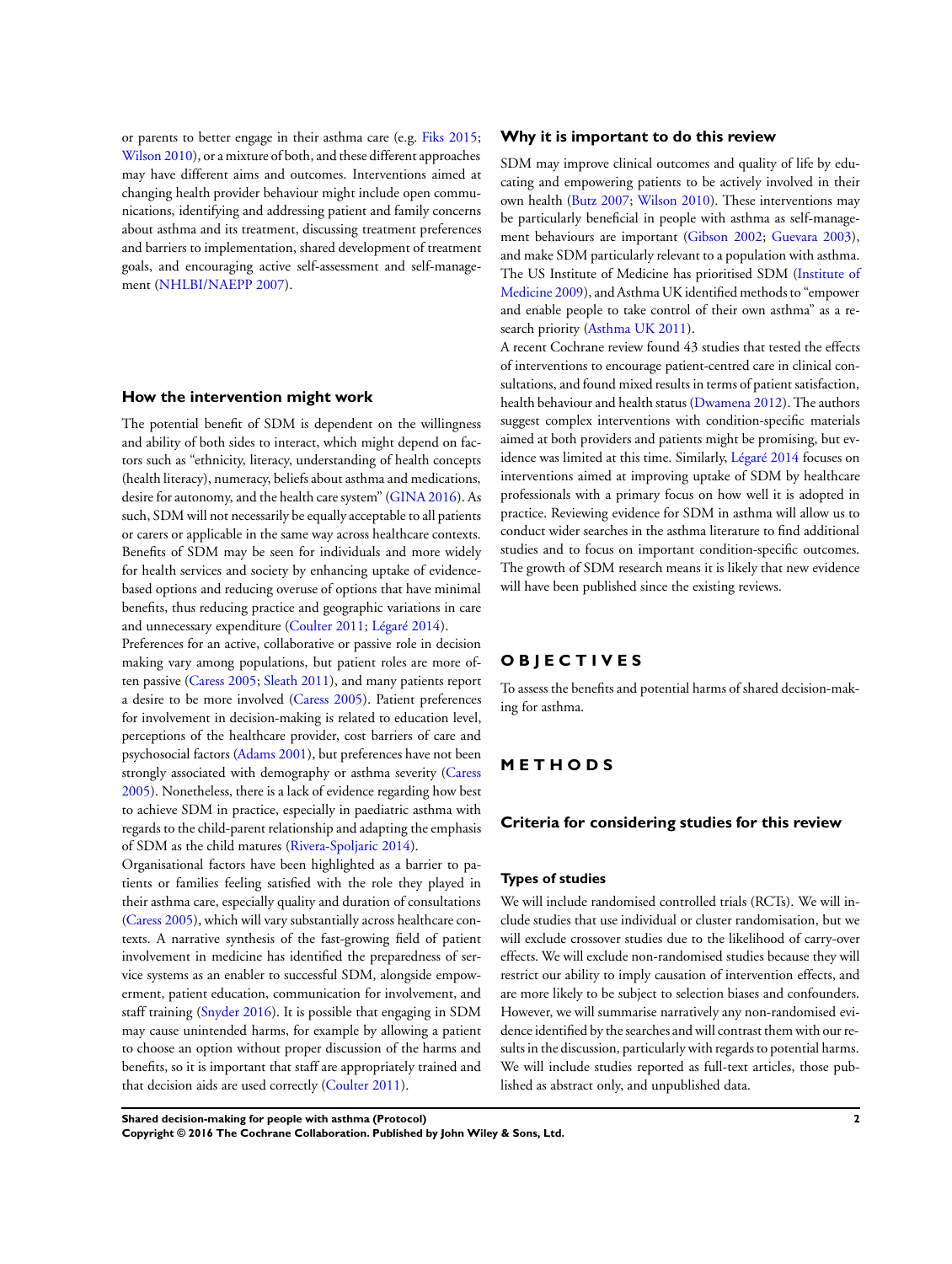#### **Types of participants**

We will include studies of adults and children with a diagnosis of asthma, either confirmed by a physician or with spirometry according to guidelines (e.g. [GINA 2016\)](#page-8-0). We will exclude studies that include participants with other long-term conditions, in particular chronic obstructive pulmonary disease (COPD), unless separate results are presented for those with asthma. We will also exclude studies looking at shared decision-making (SDM) in asthma specifically for people with cognitive impairments, as the interventions are likely to have a different focus. If a study includes a subset of eligible participants (e.g. a mixed population that includes participants with other health conditions), we will only include it if we can analyse the disaggregated data for the eligible participants separately.

#### **Types of interventions**

We will include studies that assess SDM interventions for people with asthma. We will include interventions aimed at health professionals (specialist, general practitioner, nurse, pharmacist etc.), patients and their families or carers, or both. We will include studies that compare the intervention to usual care or a minimal control intervention separately from those comparing a SDM intervention to another active intervention. We will exclude studies of interventions that involve multiple components other than the SDM intervention unless the control group also received them.

#### **Types of outcome measures**

#### **Primary outcomes**

1. Asthma-related quality of life (on a validated scale e.g. Asthma Quality of Life Questionnaire (AQLQ)).

- 2. Patient/parent satisfaction.
- 3. Medication adherence.

#### **Secondary outcomes**

1. Exacerbations of asthma (leading to a course of oral corticosteroids or unscheduled visit to a health professional).

2. Asthma control (e.g. Asthma Control Questionnaire (ACQ)).

3. Acceptability/feasibility from the perspective of healthcare professionals.

4. Adverse events (all).

Reporting one or more of the outcomes listed here in the study will not be an inclusion criterion for the review.

We will prioritise any validated measures of patient/parent satisfaction, medication adherence, asthma control and acceptability/ feasibility, but have not predefined accepted measures in advance so as not to restrict the analyses unnecessarily. If the study authors

use non-validated measures, or there is a mixture of validated and non-validated measures across studies, we will assess which are sufficiently similar for pooling to make sense.

We will extract and analyse data from both the parent and child perspective in paediatric studies.

# **Search methods for identification of studies**

#### **Electronic searches**

We will identify studies from the Cochrane Airways Group's Specialised Register (CAGR), which is maintained by the Information Specialist for the Cochrane Airways Group. The CAGR contains trial reports identified through systematic searches of multiple bibliographic databases and handsearches of respiratory journals and meeting abstracts (please see [Appendix 1](#page-9-0) for further details). We will search all records in the CAGR using the search strategy in [Appendix 2.](#page-12-0) We have based our search terms for 'shared decision making' on those used in a Cochrane Review by [Légaré 2014](#page-8-0). We will also conduct a search of ClinicalTrials.gov ([http://](http://ClinicalTrials.gov) [ClinicalTrials.gov\)](http://ClinicalTrials.gov) and the WHO International Clinical Trials Registry Platform (ICTRP; <http://who.int/ictrp/en/>). We will search all databases from their inception to the present, and we will impose no restriction on language of publication.

#### **Searching other resources**

We will check reference lists of all primary studies and review articles for additional references.

We will search for errata or retractions from included studies published in full-text on PubMed [\(http://ncbi.nlm.nih.gov/pubmed](http://ncbi.nlm.nih.gov/pubmed)) and we will report the date of the search within the review.

### **Data collection and analysis**

#### **Selection of studies**

Two review authors (KK and PM) will independently screen titles and abstracts for inclusion of all the potential studies we identify as a result of the search and will code them as either 'retrieve' (eligible or potentially eligible/unclear) or 'do not retrieve'. We will retrieve the full-text study reports/publications of studies in the 'retrieve' category. Two review authors (KK and PM) will independently screen the full-text articles and identify studies for inclusion, and identify and record reasons for exclusion of the ineligible studies. We will resolve any disagreement through discussion or, if required, we will consult a third person. We will identify and exclude duplicates and collate multiple reports of the same study so that each study, rather than each report, is the unit of interest in

**Shared decision-making for people with asthma (Protocol) 3 Copyright © 2016 The Cochrane Collaboration. Published by John Wiley & Sons, Ltd.**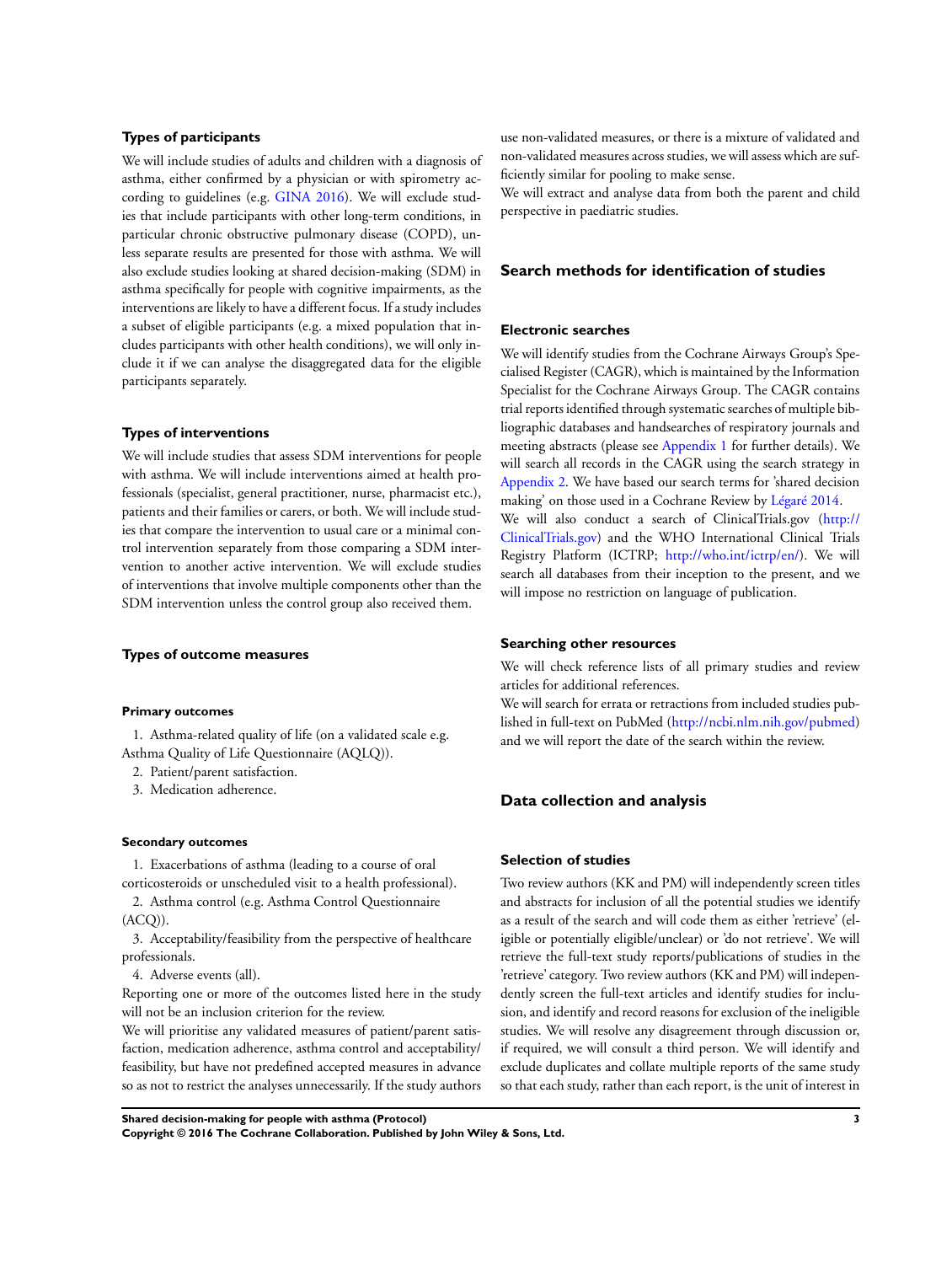the review. We will record the selection process in sufficient detail to complete a Preferred Reporting Items for Systematic Reviews and Meta-Analyses (PRISMA) flow diagram and a 'Characteristics of excluded studies' table ([Moher 2009](#page-8-0)).

#### **Data extraction and management**

We will use a data collection form for study characteristics and outcome data which we will pilot on at least one included study in the review. Both review authors (KK and PM) will extract study characteristics from the included studies. We will extract the following study characteristics.

1. Methods: study design, total duration of study, details of any 'run in' period, number of study centres and location, study setting, withdrawals and the date of study.

2. Participants: N, mean age, age range, gender, severity of condition, diagnostic criteria, baseline lung function, smoking history, inclusion criteria and exclusion criteria.

3. Interventions: intervention, comparison, concomitant medications and excluded medications.

4. Outcomes: primary and secondary outcomes specified and collected and time points reported.

5. Notes: funding for trial and notable conflicts of interest of trial authors.

Two review authors (KK and PM) will independently extract outcome data from included studies. We will note in the 'Characteristics of included studies' table if a study reports outcome data that are not usable in an analysis. We will resolve disagreements by consensus or by involving a third person. One review author (KK) will transfer data into the Review Manager (RevMan) file [\(RevMan 2014](#page-8-0)). We will double-check that data is entered correctly by comparing the data presented in the systematic review with the study reports.

#### **Assessment of risk of bias in included studies**

Two review authors (KK and PM) will independently assess the risk of bias for each included study using the criteria outlined in the *Cochrane Handbook for Systematic Reviews of Interventions* [\(Higgins 2011\)](#page-8-0). We will resolve any disagreements by discussion or by involving a third person. We will assess the risk of bias of each included study according to the following domains.

- 1. Random sequence generation.
- 2. Allocation concealment.
- 3. Blinding of participants and personnel.
- 4. Blinding of outcome assessment.
- 5. Incomplete outcome data.
- 6. Selective outcome reporting.
- 7. Other bias.

We will grade each potential source of bias as high, low or unclear and provide a quote from the study report together with a justification for our judgment in the 'Risk of bias' table. We will summarise the 'Risk of bias' judgements across different studies for each of the domains listed. We will consider blinding separately for different key outcomes where necessary (e.g. for unblinded outcome assessment, risk of bias for all-cause mortality may be very different than for a patient-reported pain scale). Where information on risk of bias relates to unpublished data or correspondence with a trial author, we will note this in the 'Risk of bias' table. When considering treatment effects, we will take into account the

risk of bias for the studies that contribute to that outcome.

### **Assessment of bias in conducting the systematic review**

We will conduct the review according to this published protocol and report any deviations form it in the 'Differences between protocol and review' section of the systematic review.

# **Measures of treatment effect**

We will analyse dichotomous data as odds ratios and continuous data as mean difference or standardised mean difference values. We will enter data presented as a scale with a consistent direction of effect.

We will undertake meta-analyses only where this is meaningful i.e. if the treatments, participants and the underlying clinical question are similar enough for pooling to make sense.

We will narratively describe skewed data reported as medians and interquartile ranges.

Where multiple trial arms are reported in a single study, we will include only the relevant arms. If we combine two comparisons (e.g. two types of SDM versus usual care) in the same meta-analysis, we will halve the control group to avoid double-counting.

If both change from baseline and endpoint scores are available for continuous data, we will use change from baseline unless most studies report endpoint scores. If a study reports outcomes at multiple time points, we will use the end-of-study measurement.

When both an analysis that includes only participants who completed the trial and an analysis that imputed data for participants who were randomly assigned but did not provide endpoint data (e.g. last observation carried forward) are available, we will use the latter.

#### **Unit of analysis issues**

For dichotomous outcomes, we will use participants, rather than events, as the unit of analysis (i.e. number of people admitted to hospital, rather than number of admissions per person). We will only meta-analyse data from cluster RCTs if the available data have been adjusted to account for the clustering.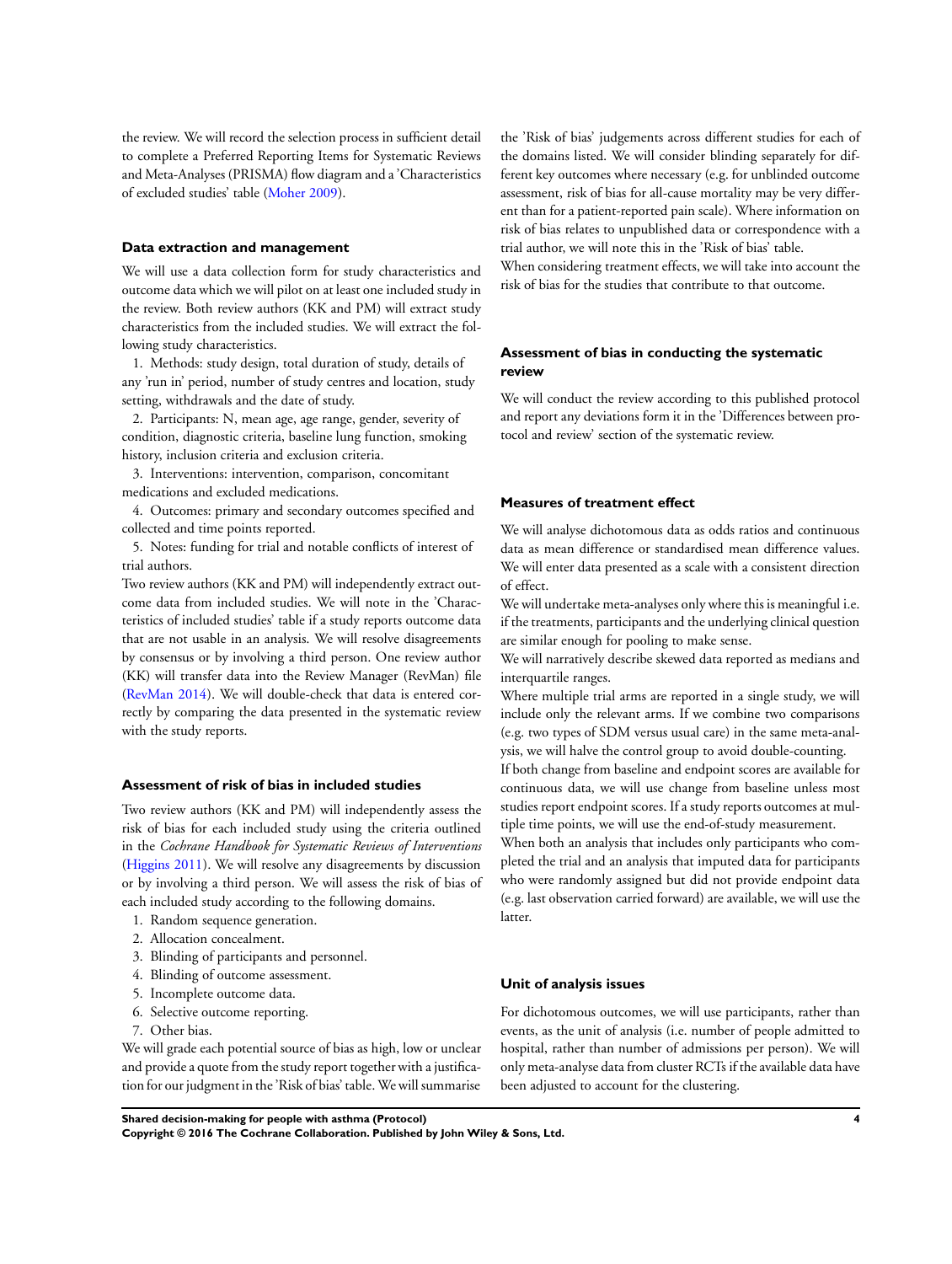#### **Dealing with missing data**

We will contact investigators or study sponsors in order to verify key study characteristics and obtain missing numerical outcome data where possible (e.g. when we identify a study as an abstract only). Where this is not possible, and we consider that the missing data may introduce serious bias, we will explore the impact of including such studies in the overall assessment of results by a sensitivity analysis**.**

### **Assessment of heterogeneity**

We will use the I<sup>2</sup> statistic to measure heterogeneity among the studies in each analysis. If we identify substantial heterogeneity we will report it and explore possible causes by prespecified subgroup analysis.

#### **Assessment of reporting biases**

If we are able to pool more than 10 studies, we will create and examine a funnel plot to explore possible small study and publication biases.

### **Data synthesis**

We will use a random-effects model and perform a sensitivity analysis with a fixed-effect model.

#### **'Summary of findings' table**

We will create a 'Summary of findings' table using the outcomes listed in this protocol. We will use the five Grading of Recommendations Assessment, Development and Evaluation (GRADE) considerations (study limitations, consistency of effect, imprecision, indirectness and publication bias) to assess the quality of a body of evidence as it relates to the studies that contribute data to the meta-analyses for the prespecified outcomes. We will use methods and recommendations described in Section 8.5 and Chapter 12 of the *Cochrane Handbook for Systematic Reviews of Interventions* [\(Higgins 2011](#page-8-0)), and will use GRADEpro Guideline Development Tool ([GRADEpro GDT](#page-8-0)). We will justify all decisions to downgrade or upgrade the quality of the evidence using footnotes and we will make comments to aid the reader's understanding of the review where necessary.

#### **Subgroup analysis and investigation of heterogeneity**

We plan to perform the following subgroup analyses<sup>1</sup> for the primary outcomes.

1. Age of the asthma population (children less than 12 years of age, 12 to 18 years of age, adults over 18 years of age).

2. Focus of the intervention (i.e. population randomised to the intervention: healthcare providers versus patient/parent).

3. Duration/extensiveness of intervention (e.g. one-off or simple intervention versus ongoing SDM sessions).

<sup>1</sup>Children, adolescents and adults may have quite different needs and preferences with respect to SDM, so interventions may have different focuses and effects across age-groups. We also expect study effects to vary regarding the focus and extent of the intervention, which we will try to assess in the other two subgroup analyses. However, since a subgroup analysis can only look at one of these effect modifiers at a time and do not imply causation, we will interpret the results cautiously. We will present these and other possible effect modifiers in an additional table in the full review.

We will use the formal test for subgroup interactions in RevMan [\(RevMan 2014\)](#page-8-0).

#### **Sensitivity analysis**

We plan to carry out the following sensitivity analyses by removing the following from the primary analyses.

- 1. Unpublished data.
- 2. Studies at high risk in either selection bias domain.

# **A C K N O W L E D G E M E N T S**

The [Background](#page-3-0) and [Methods](#page-3-0) sections of this protocol are based on a standard template used by the Cochrane Airways Group. We are grateful for the advice and editorial expertise of the Cochrane Airways Group staff, and in particular Rebecca Normansell for advising us about aspects of this protocol.

Rebecca Normansell was the Editor for this protocol and commented critically on the protocol draft.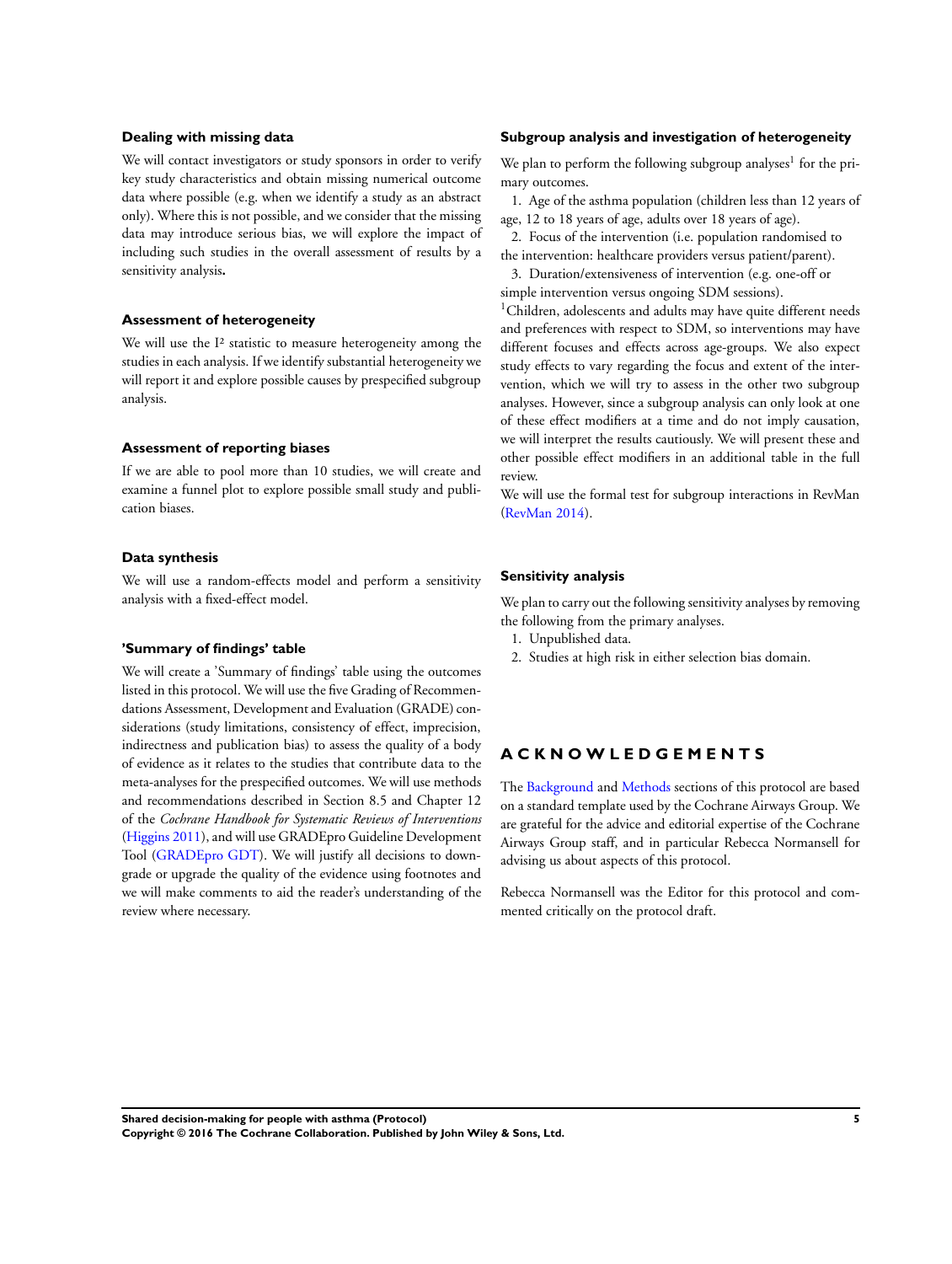# <span id="page-8-0"></span>**Additional references**

#### **Adams 2001**

Adams RJ, Smith BJ, Ruffin RE. Patient preferences for autonomy in decision making in asthma management. *Thorax* 2001;**56**(2):126–32.

# **Asthma UK 2011**

Asthma UK. Asthma UK's Research Strategy: 2011- 2016. https://asthma.org.uk/globalassets/research/research\_ strategy\_2011-2016.pdf (accessed 11 May 2016).

#### **Butz 2007**

Butz AM, Walker JM, Pulsifer M, Winkelstein M. Shared decision making in school age children with asthma. *Journal of Pediatric Nursing* 2007;**33**(2):111–6.

#### **Caress 2005**

Caress A-L, Beaver K, Luker K, Campbell M, Woodcock A. Involvement in treatment decisions: what do adults with asthma want and what do they get? Results of a cross sectional survey. *Thorax* 2005;**60**(3):199–205.

#### **Charles 1997**

Charles C, Gafni A, Whelan T. Shared decision-making in the medical encounter: what does it mean? (or it takes at least two to tango). *Social Science and Medicine* 1997;**44**(5): 681–92.

#### **Coulter 2011**

Coulter A, Collins A. Making shared decision-making a reality: no decision about me, without me. http:// kingsfund.org.uk/sites/files/kf/Making-shared-decisionmaking-a-reality-paper-Angela-Coulter-Alf-Collins-July-2011\_0.pdf accessed 16 August 2016.

#### **Dwamena 2012**

Dwamena F, Holmes-Rovner M, Gaulden CM, Jorgenson S, Sadigh G, Sikorskii A, et al. Interventions for providers to promote a patient-centred approach in clinical consultations. *Cochrane Database of Systematic Reviews* 2012, Issue 12. [DOI: 10.1002/14651858.CD003267.pub2]

#### **Fiks 2015**

Fiks AG, Mayne SL, Karavite DJ, Suh A, O'Hara R, Localio AR, et al. Parent-reported outcomes of a shared decisionmaking portal in asthma: a practice-based RCT. *Pediatrics* 2015;**135**(4):e965–73.

#### **Gibson 2002**

Gibson PG, Powell H, Wilson A, Abramson MJ, Haywood P, Bauman A, et al. Self-management education and regular practitioner review for adults with asthma. *Cochrane Database of Systematic Reviews* 2002, Issue 3. [DOI: 10.1002/14651858.CD001117]

#### **GINA 2016**

Global Initiative for Asthma. Global Strategy for Asthma Management and Prevention, 2016. http://ginasthma.org/ 2016-gina-report-global-strategy-for-asthma-managementand-prevention/ (accessed 3 May 2016).

#### **Global Asthma Network 2014**

Global Asthma Network. The Global Asthma Report 2014. http://globalasthmareport.org/index.php (accessed 3 May 2016).

#### **GRADEpro GDT [Computer program]**

GRADE Working Group, McMaster University. GRADEpro GDT. Version accessed 11 May 2016. Hamilton (ON): GRADE Working Group, McMaster University, 2014.

#### **Guevara 2003**

Guevara JP, Wolf FM, Grum CM, Clark NM. Effects of educational interventions for self management of asthma in children and adolescents: systematic review and metaanalysis. *BMJ* 2003;**326**(7402):1308–9.

#### **Higgins 2011**

Higgins JPT, Green S editor(s). Cochrane Handbook for Systematic Reviews of Interventions Version 5.1.0 (updated March 2011). The Cochrane Collaboration, 2011. Available from http://handbook.cochrane.org/.

#### **Institute of Medicine 2009**

Committee On Comparative Effectiveness Research Prioritization. *Initial National Priorities for Comparative Effectiveness Research*. Washington, DC: National Academy Press, 2009.

#### **Légaré 2013**

Légaré F, Witteman HO. Shared decision making: examining key elements and barriers to adoption into routine clinical practice. *Health Affairs* 2013;**32**(2):276–84.

#### **Légaré 2014**

Légaré F, Stacey D, Turcotte S, Cossi MJ, Kryworuchko J, Graham ID, et al. Interventions for improving the adoption of shared decision making by healthcare professionals. *Cochrane Database of Systematic Reviews* 2014, Issue 9. [DOI: 10.1002/14651858.CD006732.pub3]

#### **Moher 2009**

Moher D, Liberati A, Tetzlaff J, Altman D. Preferred reporting items for systematic reviews and meta-analyses: the PRISMA statement. *PLoS Medicine* 2009;**6**(7): e1000097. [DOI: 10.1371/journal.pmed.1000097]

#### **NHLBI/NAEPP 2007**

National Heart, Lung and Blood Institute and the National Asthma Education and Prevention Program. Guidelines for the diagnosis and management of asthma (EPR-3). Section 3, Component 2: Education for a partnership in asthma care. https://nhlbi.nih.gov/files/docs/guidelines/05\_sec3\_ comp2.pdf (accessed 11 May 2016).

#### **NRAD 2014**

National Review of Asthma Deaths. Why asthma still kills: the national review of asthma deaths. https:// rcplondon.ac.uk/sites/default/files/why-asthma-still-killsfull-report.pdf (accessed 3 May 2016).

**Shared decision-making for people with asthma (Protocol) 6 Copyright © 2016 The Cochrane Collaboration. Published by John Wiley & Sons, Ltd.**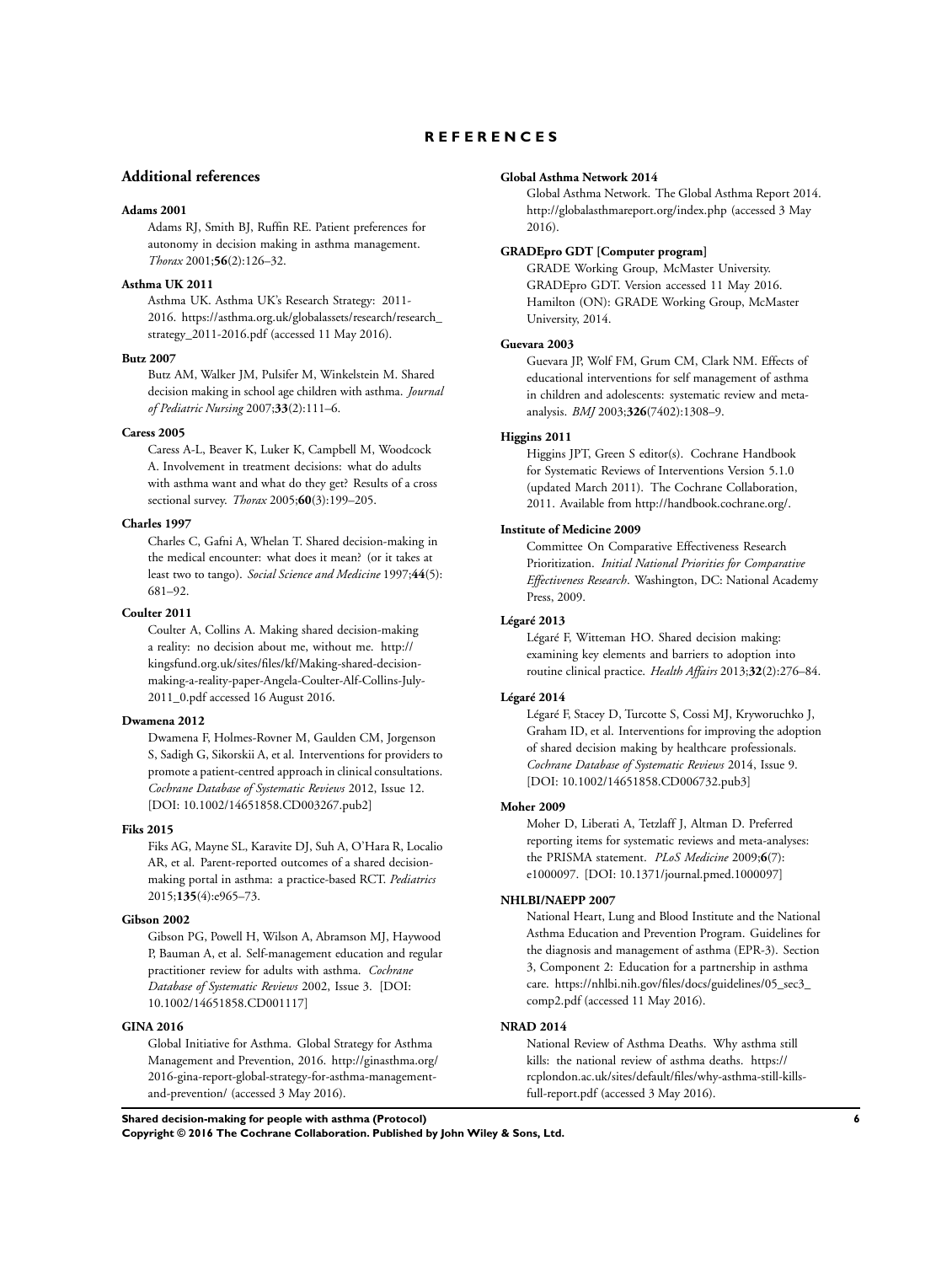#### <span id="page-9-0"></span>**RevMan 2014 [Computer program]**

The Nordic Cochrane Centre, The Cochrane Collaboration. Review Manager (RevMan). Version 5.3. Copenhagen: The Nordic Cochrane Centre, The Cochrane Collaboration, 2014.

# **Rivera-Spoljaric 2014**

Rivera-Spoljaric K, Halley M, Wilson SR. Shared clinicianpatient decision-making about treatment of pediatric asthma: what do we know and how can we use it?. *Current Opinions in Allergy and Clinical Immunology* 2014;**14**(2): 161–7.

# **Sleath 2011**

Sleath BL, Carpenter DM, Sayner R, Ayala GX, Williams D, Davis S, et al. Child and caregiver involvement and

shared decision-making during asthma pediatric visits. *The Journal of Asthma* 2011;**48**(10):1022–31.

#### **Snyder 2016**

Snyder H, Engström J. The antecedents, forms and consequences of patient involvement: A narrative review of the literature. *International Journal of Nursing Studies* 2016; **53**:351–78.

# **Wilson 2010**

Wilson SR, Strub P, Buist AS, Knowles SB, Lavori PW, Lapidus J, et al. Shared treatment decision making improves adherence and outcomes in poorly controlled asthma. *American Journal of Respiratory and Critical Care Medicine* 2010;**181**(6):566–77.

∗ *Indicates the major publication for the study*

# **A P P E N D I C E S**

# **Appendix 1. Sources and search methods for the Cochrane Airways Group's Specialised Register (CAGR)**

### **Electronic searches: core databases**

| Database                       | Frequency of search |
|--------------------------------|---------------------|
| MEDLINE (Ovid)                 | Weekly              |
| EMBASE (Ovid)                  | Weekly              |
| CENTRAL (The Cochrane Library) | Monthly             |
| PsycINFO (Ovid)                | Monthly             |
| CINAHL (EBSCO)                 | Monthly             |
| AMED (EBSCO)                   | Monthly             |

#### **Handsearches: core respiratory conference abstracts**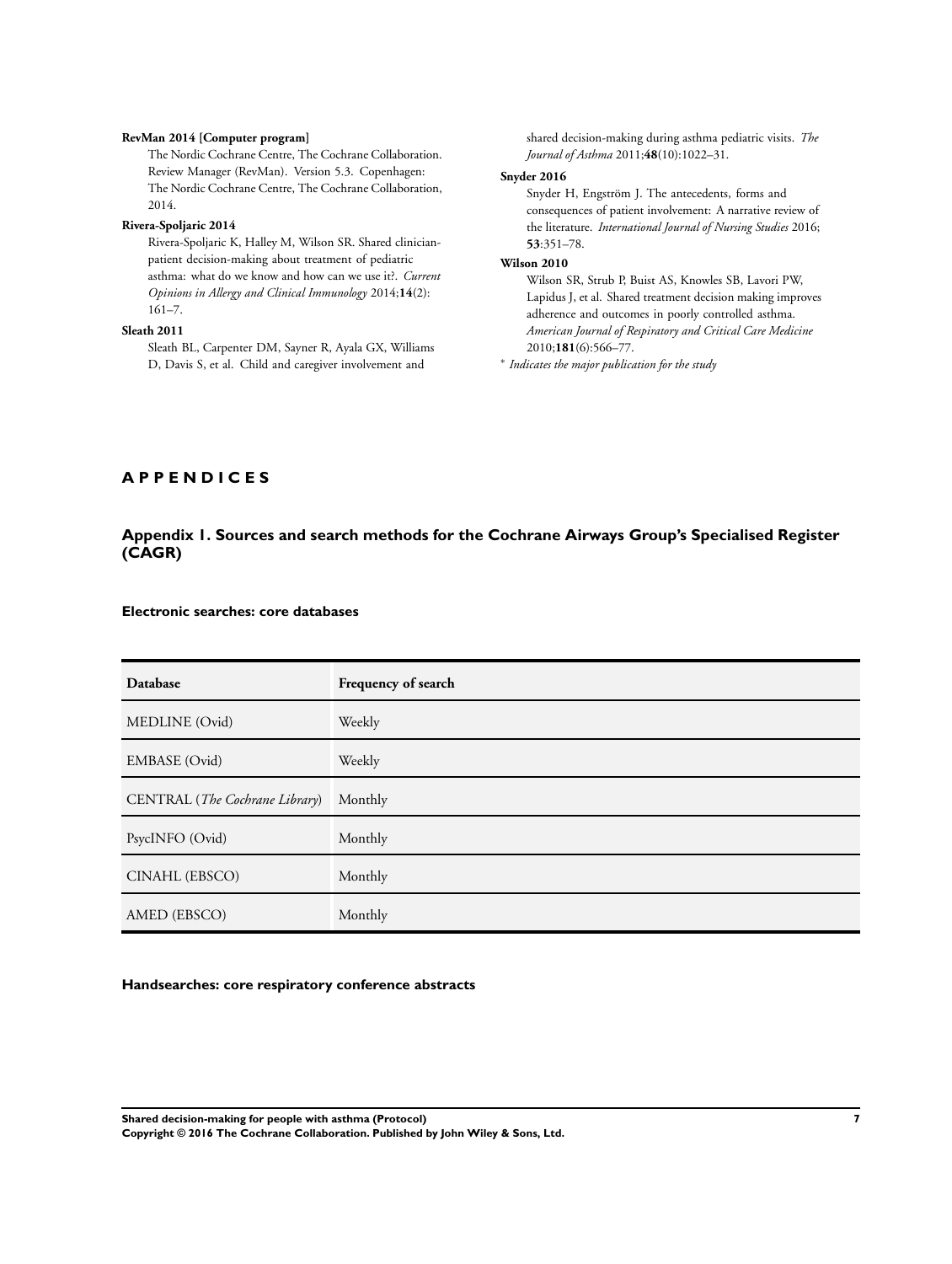| Conference                                                              | Years searched           |
|-------------------------------------------------------------------------|--------------------------|
| American Academy of Allergy, Asthma and Immunology (AAAAI) 2001 onwards |                          |
| American Thoracic Society (ATS)                                         | 2001 onwards             |
| Asia Pacific Society of Respirology (APSR)                              | 2004 onwards             |
| British Thoracic Society Winter Meeting (BTS)                           | 2000 onwards             |
| <b>Chest Meeting</b>                                                    | 2003 onwards             |
| European Respiratory Society (ERS)                                      | 1992, 1994, 2000 onwards |
| International Primary Care Respiratory Group Congress (IPCRG)           | 2002 onwards             |
| Thoracic Society of Australia and New Zealand (TSANZ)                   | 1999 onwards             |

# **MEDLINE search strategy used to identify trials for the CAGR**

#### **Condition search**

- 1. exp Asthma/
- 2. asthma\$.mp.
- 3. (antiasthma\$ or anti-asthma\$).mp.
- 4. Respiratory Sounds/
- 5. wheez\$.mp.
- 6. Bronchial Spasm/
- 7. bronchospas\$.mp.
- 8. (bronch\$ adj3 spasm\$).mp.
- 9. bronchoconstrict\$.mp.
- 10. exp Bronchoconstriction/
- 11. (bronch\$ adj3 constrict\$).mp.
- 12. Bronchial Hyperreactivity/
- 13. Respiratory Hypersensitivity/
- 14. ((bronchial\$ or respiratory or airway\$ or lung\$) adj3 (hypersensitiv\$ or hyperreactiv\$ or allerg\$ or insufficiency)).mp.
- 15. ((dust or mite\$) adj3 (allerg\$ or hypersensitiv\$)).mp.
- 16. or/1-15
- 17. exp Aspergillosis, Allergic Bronchopulmonary/
- 18. lung diseases, fungal/
- 19. aspergillosis/
- 20. 18 and 19
- 21. (bronchopulmonar\$ adj3 aspergillosis).mp.
- 22. 17 or 20 or 21
- 23. 16 or 22
- 24. Lung Diseases, Obstructive/
- 25. exp Pulmonary Disease, Chronic Obstructive/
- 26. emphysema\$.mp.

**Shared decision-making for people with asthma (Protocol) 8**

**Copyright © 2016 The Cochrane Collaboration. Published by John Wiley & Sons, Ltd.**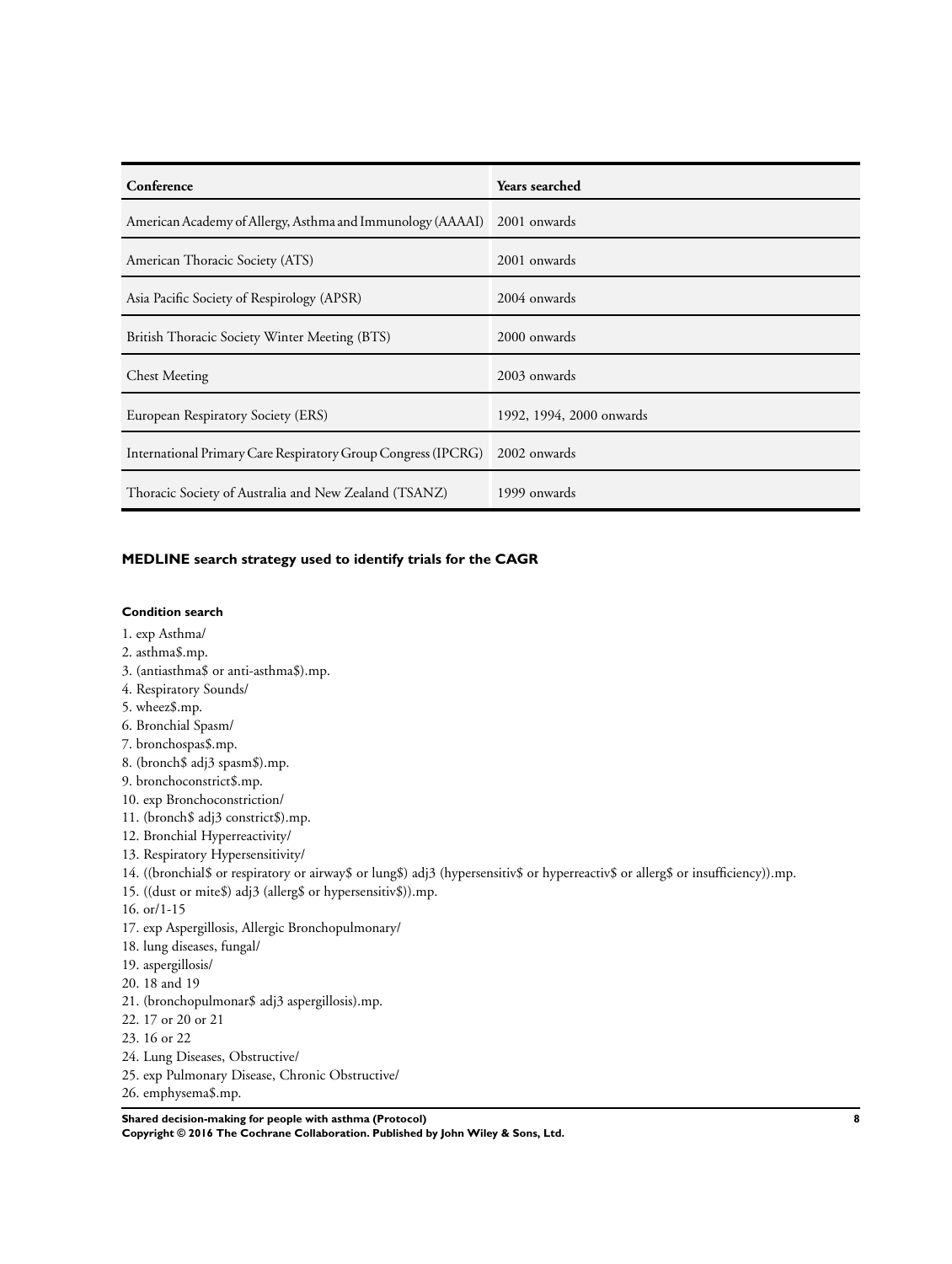27. (chronic\$ adj3 bronchiti\$).mp.

28. (obstruct\$ adj3 (pulmonary or lung\$ or airway\$ or airflow\$ or bronch\$ or respirat\$)).mp.

29. COPD.mp.

30. COAD.mp.

- 31. COBD.mp.
- 32. AECB.mp.
- 33. or/24-32
- 34. exp Bronchiectasis/
- 35. bronchiect\$.mp.
- 36. bronchoect\$.mp.
- 37. kartagener\$.mp.
- 38. (ciliary adj3 dyskinesia).mp.
- 39. (bronchial\$ adj3 dilat\$).mp.
- 40. or/34-39
- 41. exp Sleep Apnea Syndromes/
- 42. (sleep\$ adj3 (apnea\$ or apnoea\$)).mp.
- 43. (hypopnoea\$ or hypopnoea\$).mp.
- 44. OSA.mp.
- 45. SHS.mp.
- 46. OSAHS.mp.
- 47. or/41-46
- 48. Lung Diseases, Interstitial/
- 49. Pulmonary Fibrosis/
- 50. Sarcoidosis, Pulmonary/
- 51. (interstitial\$ adj3 (lung\$ or disease\$ or pneumon\$)).mp.
- 52. ((pulmonary\$ or lung\$ or alveoli\$) adj3 (fibros\$ or fibrot\$)).mp.
- 53. ((pulmonary\$ or lung\$) adj3 (sarcoid\$ or granulom\$)).mp.
- 54. or/48-53
- 55. 23 or 33 or 40 or 47 or 54

#### **Filter to identify randomised controlled trials (RCTs)**

- 1. exp "clinical trial [publication type]"/
- 2. (randomised or randomised).ab,ti.
- 3. placebo.ab,ti.
- 4. dt.fs.
- 5. randomly.ab,ti.
- 6. trial.ab,ti.
- 7. groups.ab,ti.
- 8. or/1-7
- 9. Animals/
- 10. Humans/
- 11. 9 not (9 and 10)
- 12. 8 not 11

The MEDLINE strategy and RCT filter are adapted to identify trials in other electronic databases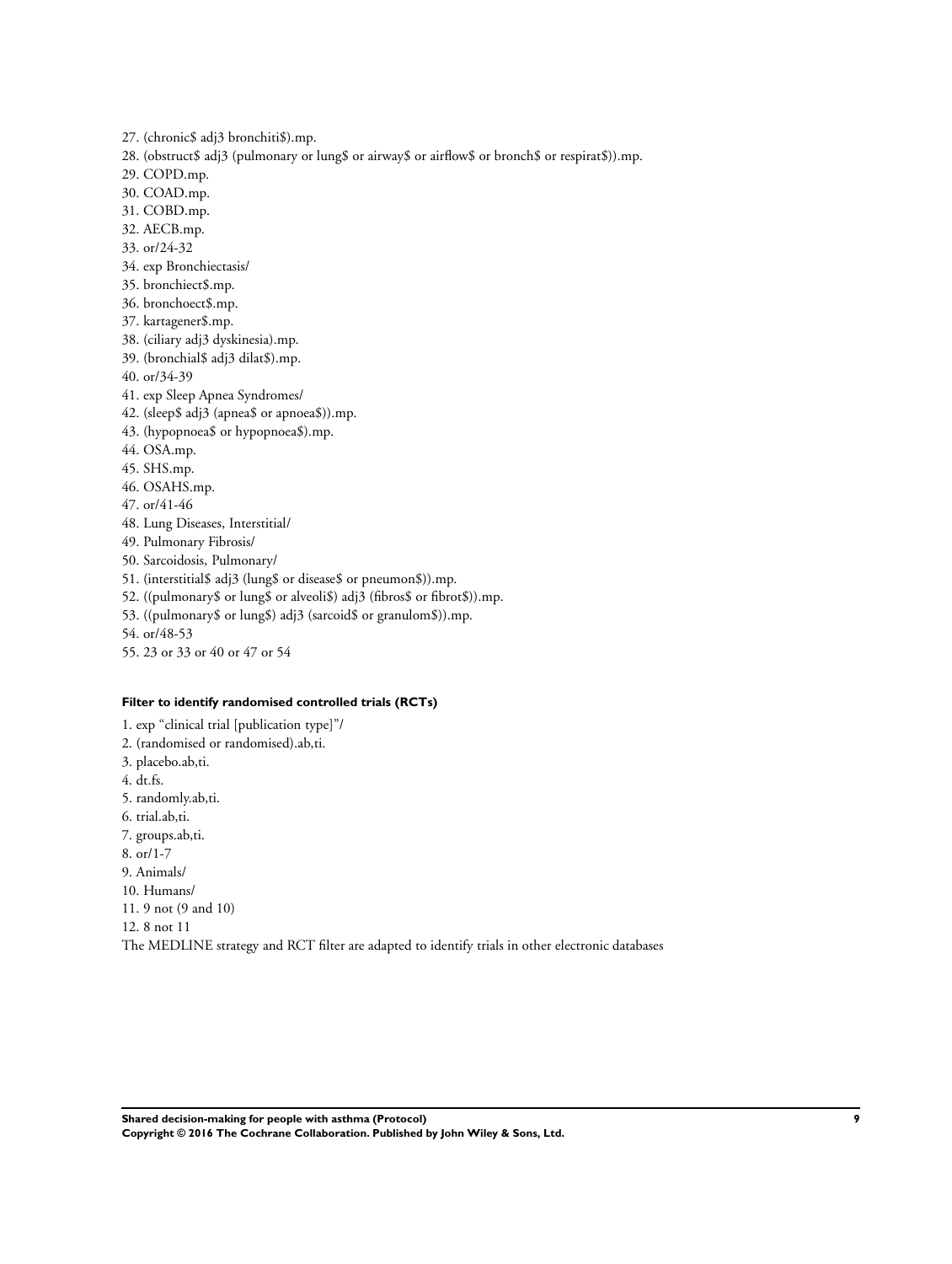# <span id="page-12-0"></span>**Appendix 2. Search strategy to identify relevant trials from the CAGR**

#1 AST:MISC1 #2 MeSH DESCRIPTOR Asthma Explode All #3 asthma\*:ti,ab #4 #1 or #2 or #3 #5 shared\* NEAR decision\*:ti,ab #6 sharing\* NEAR decision\*:ti,ab #7 informed\* NEAR decision\*:ti,ab #8 informed\* NEAR choice\*:ti,ab #9 decision\* NEAR aid\*:ti,ab #10 ((share\* or sharing\* or informed\*) AND (decision\* or deciding\* or choice\*)):ti #11 MeSH DESCRIPTOR Decision Making #12 MeSH DESCRIPTOR Decision Support Techniques #13 MeSH DESCRIPTOR Decision Support Systems, Clinical #14 MeSH DESCRIPTOR Choice Behavior #15 decision\* NEAR making\*:ti,ab #16 decision\* NEAR support\*:ti,ab #17 choice\* NEAR behavio?r\*:ti,ab #18 ((decision\* or choice\*) AND (making\* or support\* or behavior\* or behaviour\*)):ti #19 MeSH DESCRIPTOR Patient Participation #20 patient\* NEAR participation\*:ti,ab #21 consumer\* NEAR participation\*:ti,ab #22 patient\* NEAR involvement\*:ti,ab #23 consumer\* NEAR involvement\*:ti,ab #24 ((patient\* or consumer\*) AND (involvement\* or involving\* or participation\* or participating\*)):ti #25 MeSH DESCRIPTOR Professional-Patient Relations #26 MeSH DESCRIPTOR Physician-Patient Relations #27 MeSH DESCRIPTOR Patient-Centered Care #28 ((patient\* or person\* or client\* or consumer\*) NEAR (centred or centered or focussed or oriented)):ti,ab #29 #5 or #6 or #7 or #8 or #9 or #10 or #11 or #12 or #13 or #14 or #15 or #16 or #17 or #18 or #19 or #20 or #21 or #22 or #23 or #24 or #25 or #26 or #27 or #28 #30 #4 AND #29

(Note: In search line #1, MISC1 denotes the field in the record where the reference has been coded for condition, in this case, asthma).

# **C O N T R I B U T I O N S O F A U T H O R S**

KK wrote the [Background](#page-3-0) and [Methods](#page-3-0) of this protocol with support from PM.

For the full review, KK and PM will both screen the search results, select studies for inclusion, extract data and assess the risk of bias in the included studies. KK will conduct the analyses and write up the results, and both review authors will assess the quality of the evidence using the Grading of Recommendations Assessment, Development and Evaluation (GRADE) approach, interpret the findings and prepare the manuscript for submission.